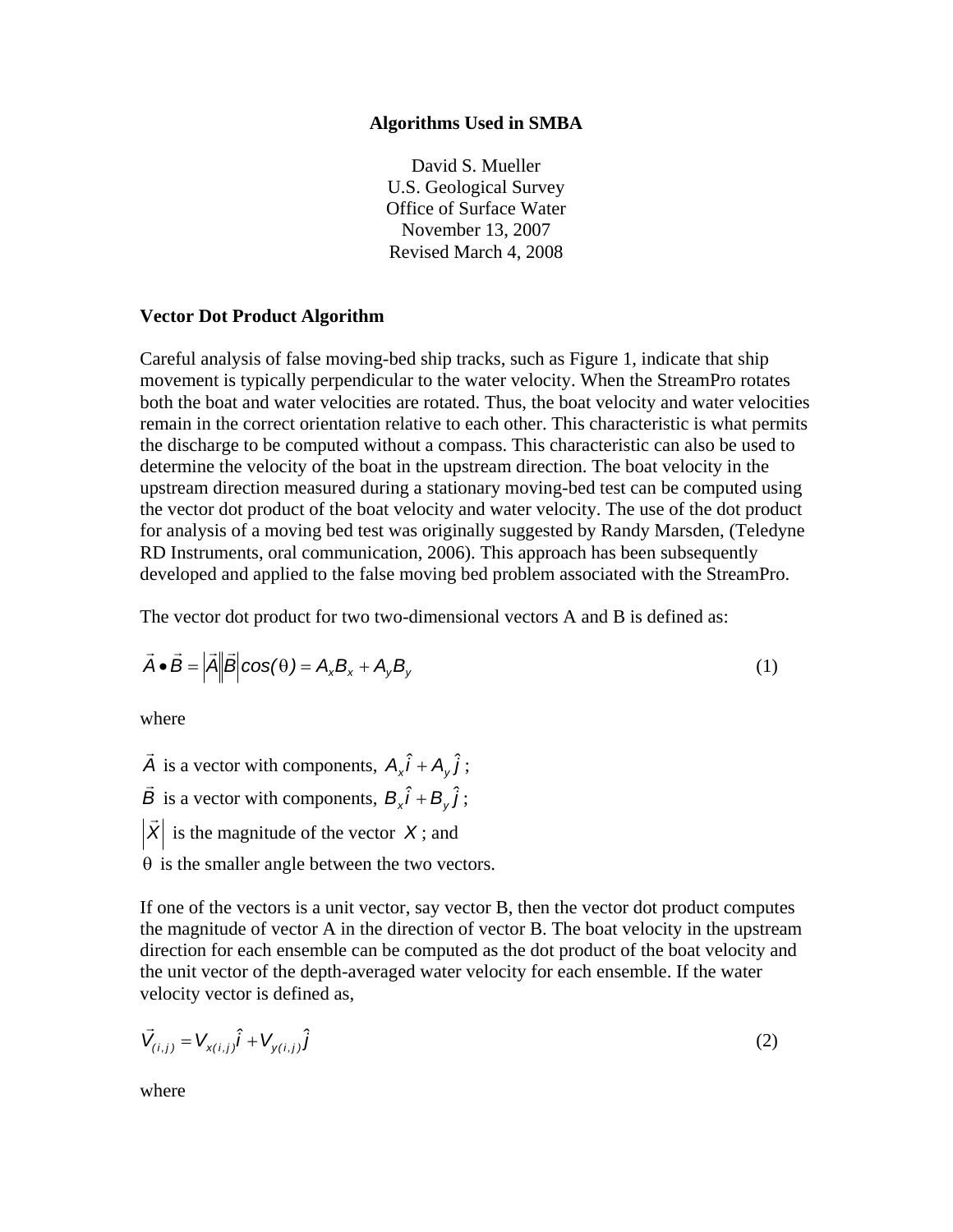$\vec{V}_{(i)}$  is the water velocity vector at ensemble *i*, in depth cell *j*;  $V_{x(i,j)}$  is the x-component of the water velocity vector at ensemble *i*, in depth cell *j*; and  $V_{\nu(i,j)}$  is the y-component of the water velocity vector at ensemble *i*, in depth cell *j*.

The depth-averaged water velocity vector is computed by averaging the water velocity components for each ensemble.

$$
\vec{W}_{(i)} = \frac{\sum_{j=1}^{m} V_{x(i,j)}}{m} \hat{i} + \frac{\sum_{j=1}^{m} V_{y(i,j)}}{m} \hat{j} = W_{x(i)} \hat{i} + W_{y(i)} \hat{j}
$$
(3)

where

 $\vec{W}_{(i)}$  is the depth-averaged water velocity vector at ensemble *i*;

 $W_{x(i)}$  is the x-component of the depth-averaged water velocity vector at ensemble *i*;  $W_{\nu(i)}$  is the y-component of the depth-averaged water velocity vector at ensemble *i*; and *m* is the number of valid depth cells.

The unit vector is computed by dividing the depth-averaged water velocity vector by its magnitude.

$$
\vec{W}_{u(i)} = \frac{W_{x(i)}}{|\vec{W}_{(i)}|} \hat{i} + \frac{W_{y(i)}}{|\vec{W}_{(i)}|} \hat{j}
$$
\n(4)

where

 $\vec{W}_{u(i)}$  is the depth-averaged water velocity unit vector at ensemble *i*.

If we define the boat velocity vector as,

$$
\vec{B}_{(i)} = B_{x(i)}\hat{i} + B_{y(i)}\hat{j}
$$
 (5)

where

 $\vec{B}_{(i)}$  is the boat velocity vector at ensemble *i*;  $B_{x(i)}$  is the x-component of the boat velocity vector at ensemble *i*; and  $B_{\nu(i)}$  is the y-component of the boat velocity vector at ensemble *i*.

The boat velocity in the upstream direction (moving-bed velocity) can be computed as,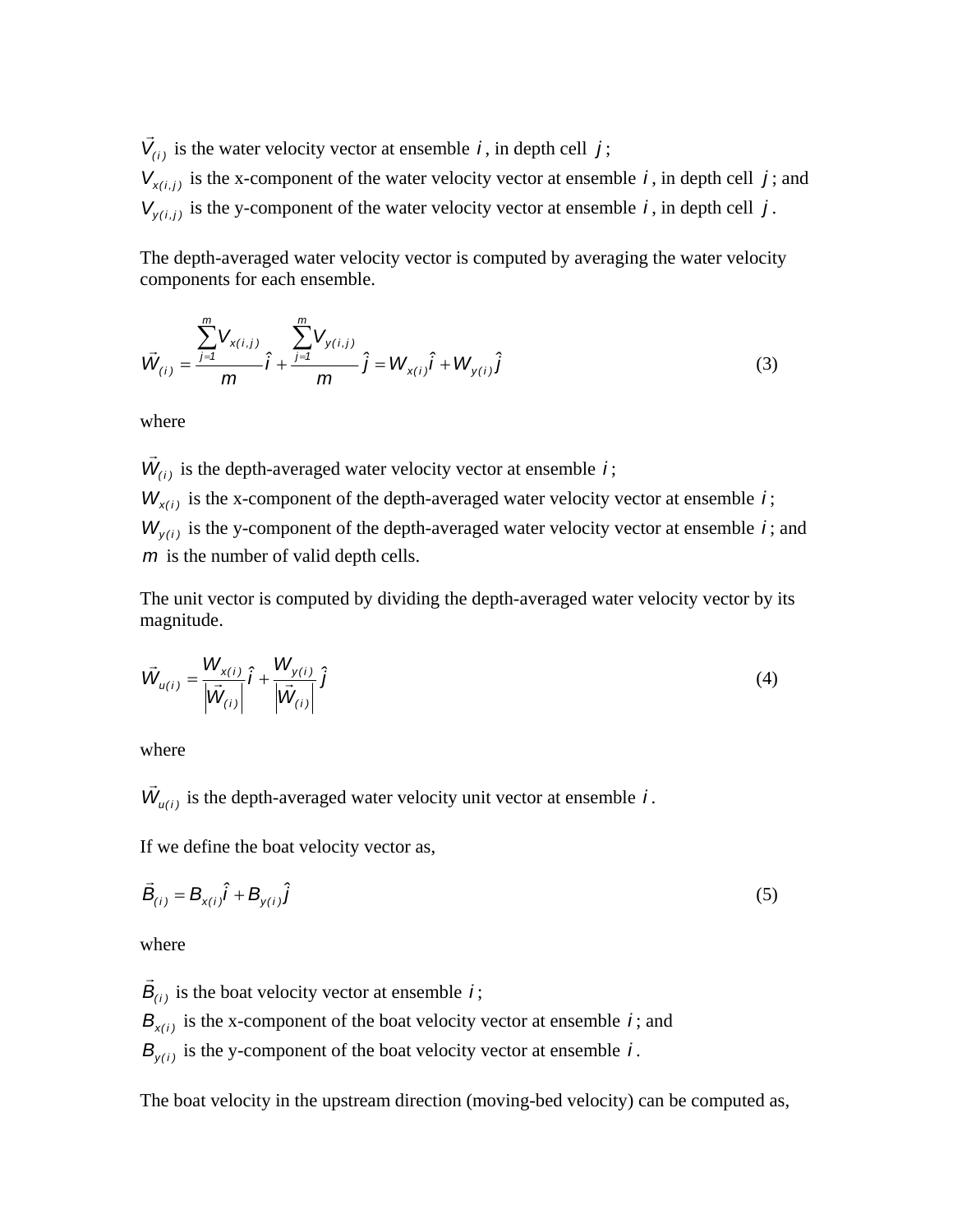$$
\left| \vec{V}_{MB(i)} \right| = -\left( \vec{B}_{(i)} \bullet \vec{W}_{u(i)} \right)
$$
\n(6)

where

 $|\vec{V}_{MB(i)}|$  is the magnitude of the boat velocity vector in the upstream direction (movingbed velocity).

Computing the average of the moving-bed velocities for each ensemble yields the mean moving-bed velocity that can be compared with the mean water velocity to assess the potential bias.

$$
\overline{V}_{MB} = \frac{\sum_{i=1}^{n} |V_{MB(i)}|}{n}
$$
 (7)

where

 $\overline{V}_{MB}$  is the mean moving bed velocity; and *n* is the number of valid ensembles.

Because the boat velocity and water velocity are in the correct orientation to each other, this approach is unaffected by the rotation and lateral movement of the StreamPro as it swims or kites at the end of a tether.

The validity of the proposed approach was evaluated using pairs of stationary measurements at three sites. At each site data were collected with the StreamPro swimming or kiting on the end of the tether and with StreamPro fixed at the approximately the same location by either a 3-point tether or a rod placed through float but outside of the beams. The moving-bed velocity was computed using the manual technique of dividing the distance made good by the duration for each of the measurements (Table 1). The data in Table 1 clearly show that the measured moving-bed velocities were significantly influenced by the swimming motion of the StreamPro and when the rotational and lateral motion of the StreamPro was restricted the moving-bed velocities were near zero. Software, discussed in the section titled, "Stationary Moving-Bed Test Analysis Software (SMBA) was written to apply the dot product approach. For all 6 stationary moving bed tests the dot product approach produce a moving bed velocity that was very near zero, consistent with the results obtained for the 3 tests where the rotation and lateral motion was restricted. Therefore, the dot product approach is a more accurate assessment of stationary moving-bed tests collected with a StreamPro ADCP than the manual computation.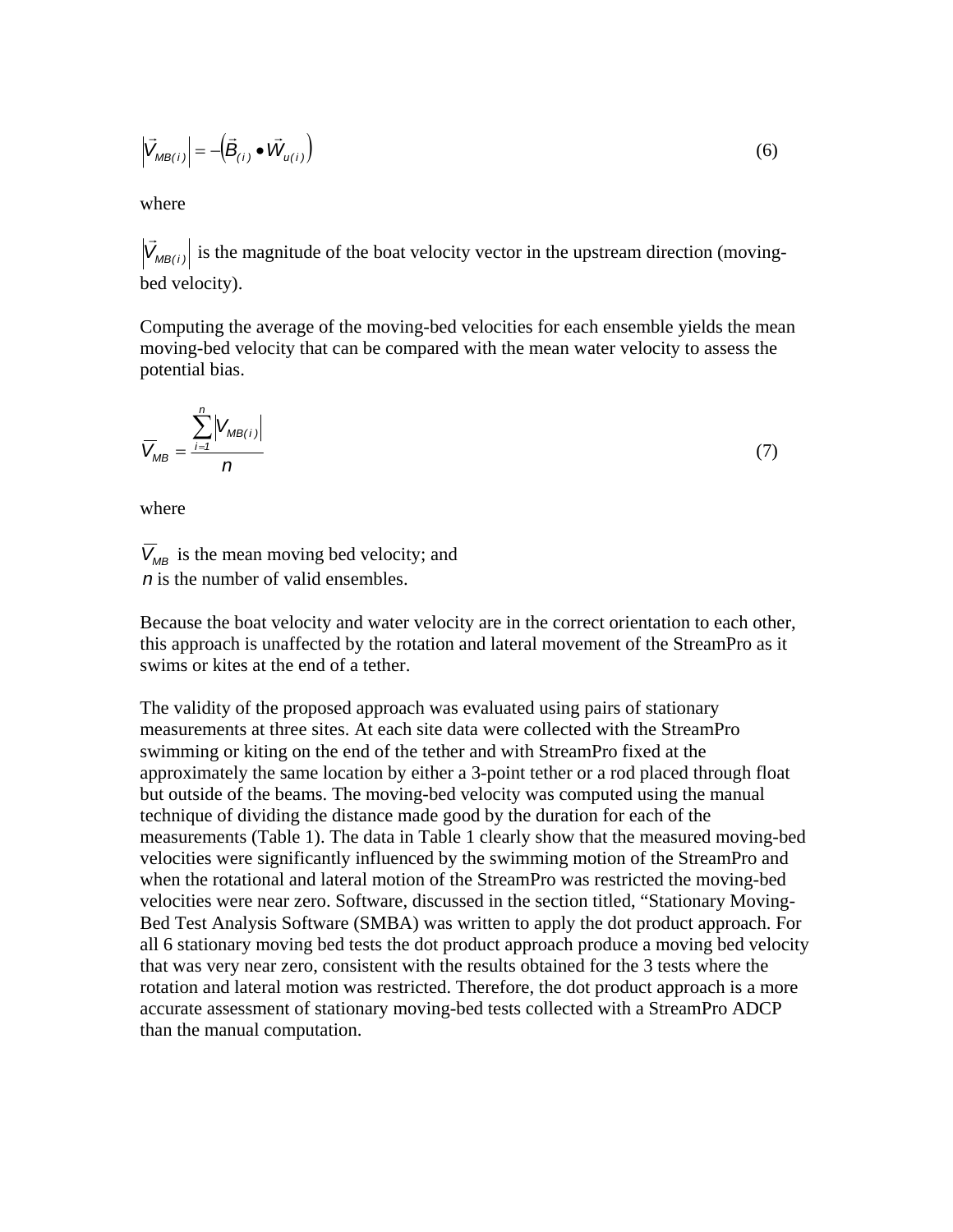#### **Algorithm to Correct and Compute the Mean Water Velocity**

The water velocity measured by a StreamPro is dependent on the boat velocity. The water velocity measured at a vertical and is thus, affected by the false upstream boat velocity induced by the rotation and lateral motion of StreamPro as it is held "approximately" on station. The depth-averaged water velocity can be corrected by adding the moving-bed velocity computed from the dot product method.

$$
\vec{W}_{c(i)} = \vec{W}_{(i)} + \vec{W}_{u(i)} \left| \vec{V}_{MB(i)} \right|
$$
\n(8)

The direction of the water velocity is difficult to assess because without a compass there is no reference for the water direction from one ensemble to the next. Therefore, only the magnitude of the depth-averaged water velocity can be used to compute a mean water velocity for the measurement. Although a stationary moving-bed test or velocity profile measurement should have nearly constant depths, the lateral motion of the StreamPro could result in changes in depth from one ensemble to the next. The mean depth for each ensemble is computed as the weighted depth of the valid beams.

$$
D_{w(i)} = \sum_{k=1}^{n\vee(i)} \left[ \frac{D_{k(i)}\omega_{k(i)}}{\sum_{k=1}^{n\vee}\omega_{k(i)}} \right]
$$
(9)

$$
\omega_{k(i)} = 1 - \frac{D_{k(i)}}{\sum_{k=1}^{nV(i)} D_{k(i)}} \tag{10}
$$

$$
\sum_{k=1}^{n\vee(i)} \omega_{k(i)} = n\nu(i) - 1 \tag{11}
$$

where

 $D_{w(i)}$  is the weight mean depth for ensemble i;  $n\nu(i)$  is the number of valid beam depths for ensemble i;  $D_{k(i)}$  is the depth in beam *k* for ensemble i; and  $\omega_{k(i)}$  is the depth weight for *k* for ensemble i.

The mean velocity magnitude is computed as the depth-weighted mean of the magnitudes of the depth-averaged velocities.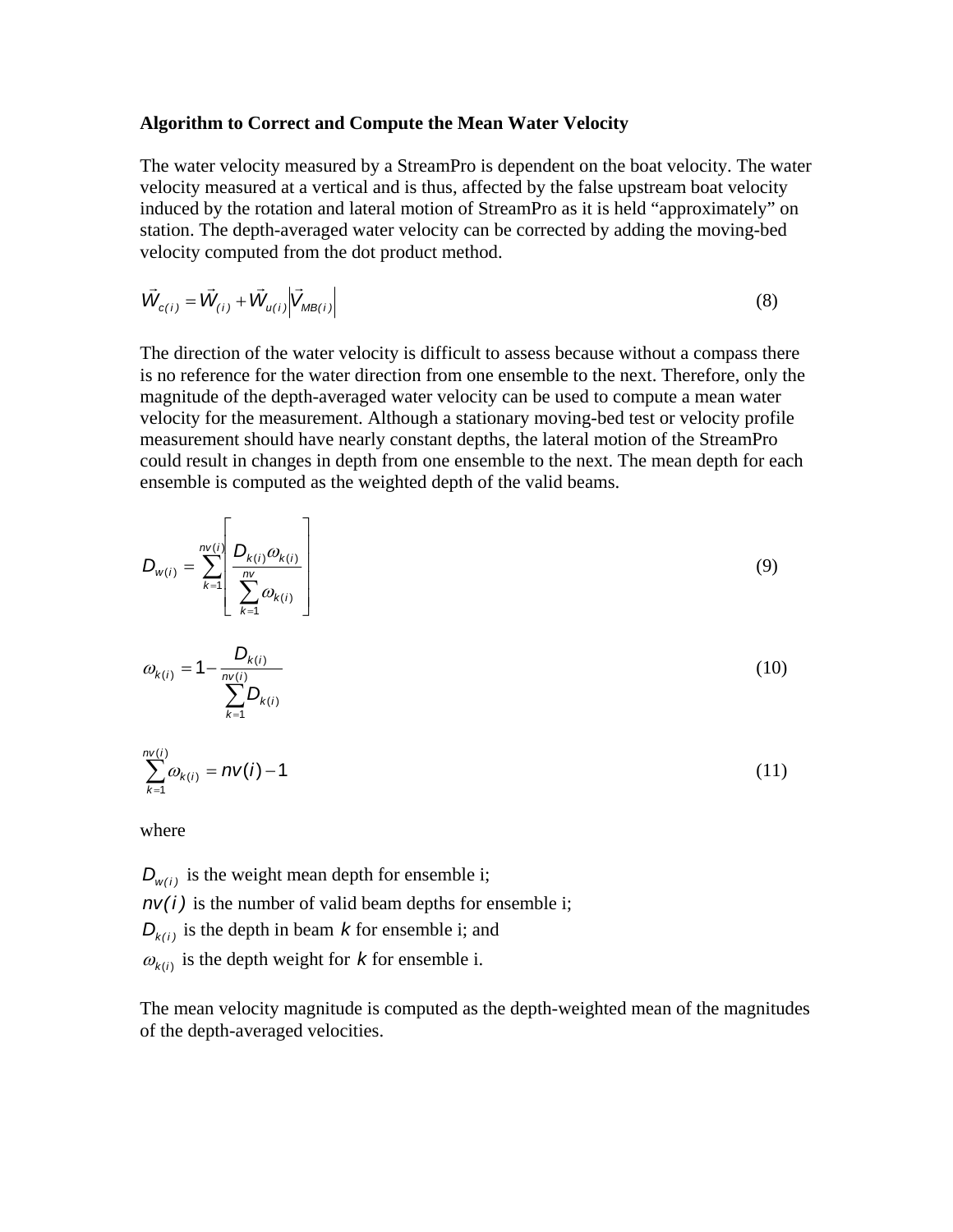$$
\overline{W} = \sum_{i=1}^{n} \left[ \frac{W_{c(i)} D_{w(i)}}{\sum_{i=1}^{n} D_{w(i)}} \right]
$$
(12)

Where

 $\overline{W}$  is the mean water velocity magnitude for the stationary measurement.

## **Algorithm to Correct the Discharge**

The algorithm used to correct the discharge based on the stationary moving-bed tests is similar to the distributed approach described by Mueller and Wagner (2006). The modifications to the approach for application in SMBA include:

- a) The near-bed velocity is computed as 10 percent of the average depth for each ensemble.
- b) The near-bed velocity for each stationary moving-bed test is the average of the near-bed velocity computed for each ensemble in the test.
- c) The moving-bed velocity and the associated near-bed velocity are computed from the average of all stationary moving-bed tests processed in SMBA for that measurement.

# **References**

Mueller, D.S., and Wagner, C.R., 2006, Application of the loop method for correcting acoustic Doppler current profiler discharge measurements biased by sediment transport: U.S. Geological Survey Scientific Investigations Report 2006-5079.